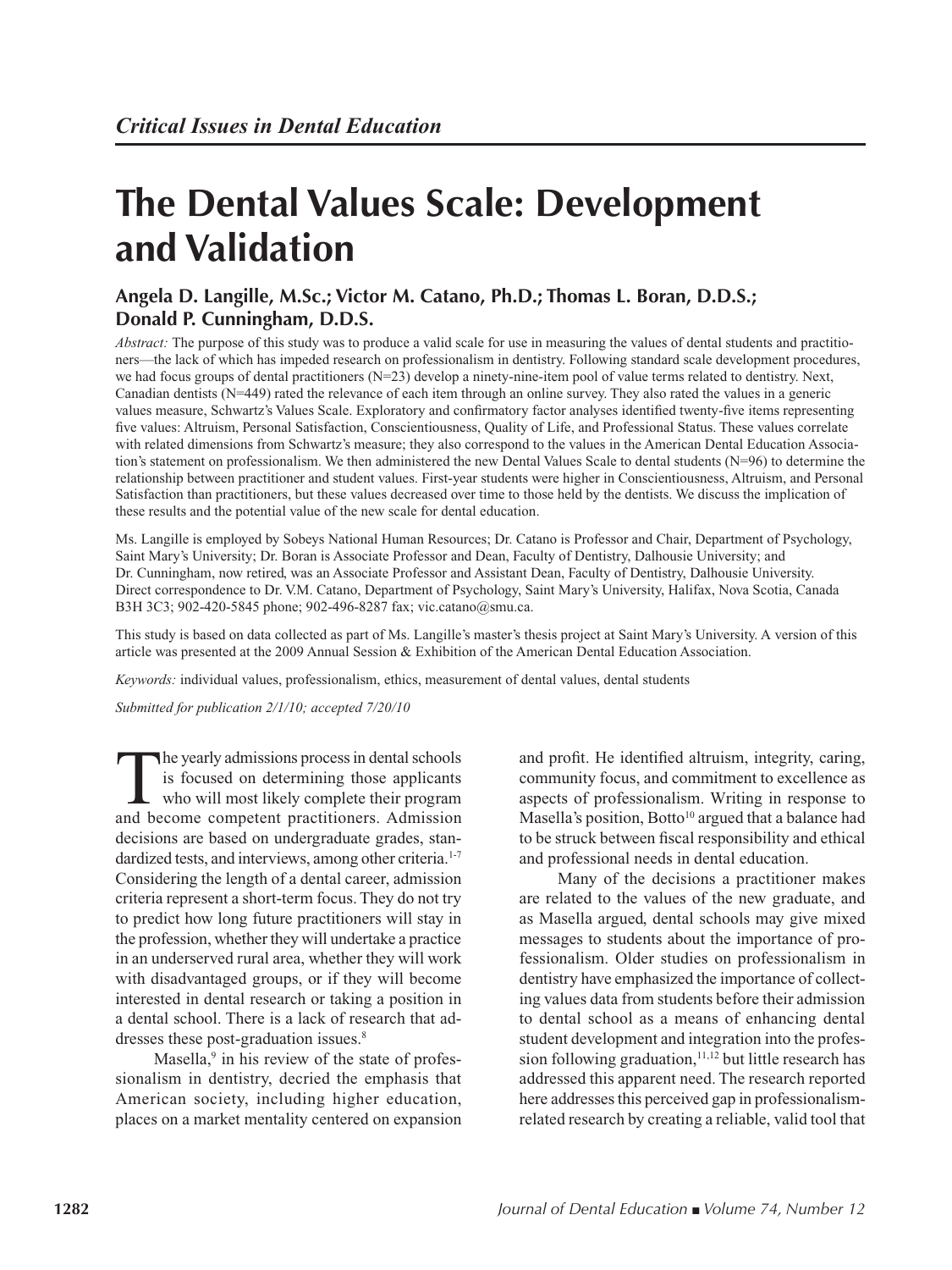assesses values related to professionalism and the practice of dentistry.

# **Professionalism and Values**

Professionalism plays an important role in one's success as a dentist.13 The Merriam-Webster Online Dictionary defines professionalism as "the conduct, aims, or qualities that characterize or mark a profession or a professional person."<sup>14</sup> Masella<sup>9</sup> cites work by Stern et al. $15,16}$  in defining professionalism as including a set of identifiable, positive qualities or behaviors; recognizing, adopting, and upholding a code of ethics; and describing a set of values, virtues, or characteristics that serve as overarching principles for the profession. Masella claims that the most important mission of dental schools, apart from increasing knowledge and developing technical skills, is to ensure that students acquire and consistently demonstrate the "attributes of professionalism"<sup>16,17</sup> that provide the "binding elements for creation of a unique person, the dentist"  $(p. 205)$ .<sup>9</sup>

Although there is no exact definition for professionalism in health-related occupations,<sup>13,18</sup> values are a common factor. Schwartz<sup>19</sup> defines values as principles that guide one's behavior; in a dental context, values have been referred to as "orientations toward groups of activities seen as rewarding" (p.  $1433$ ).<sup>20</sup> Arnold's<sup>18</sup> review of definitions of professionalism found that several medical organizations agree that values are an important element of professionalism. For example, Epstein and Hundert<sup>21</sup> wrote that, in addition to clinical skills and scientific knowledge, professional competence requires moral development. Definitions of professionalism include common values-related factors such as altruism, accountability, excellence, duty, self-assessment, communication, maturity, respect for others, reliability, honesty, and integrity.22-25 Recently, a task force of the American Dental Education Association (ADEA)<sup>26</sup> developed a list of six values-based statements that it believed defined professionalism in the context of dentistry, and the ADEA House of Delegates adopted the task force's statement in 2009. The statement identifies the values of competence, fairness, integrity, responsibility, respect, and service-mindedness as the values that define professionalism in dentistry.

Some studies have tried to assess professionalism directly, mostly with respect to medical education, including one focused on moral reasoning and

ethical judgment.<sup>27</sup> According to Ranney et al., $8$ however, studies are lacking for evaluating criteria that may predict success in admitting students to dental school with respect to ethics and professional behavior. Masella makes the point that "assessment of the efficacy of professionalism education . . . depends on valid and reliable faculty, student, and patient surveys" (p. 211).<sup>9</sup>

Some research has been done involving values related to dentistry. Arnold emphasized the importance of measuring specific values-related elements of professional behavior such as altruism, duty and service, empathy, and ethical decision making.<sup>18</sup> Chamberlain et al. noted that measures used to assess values as part of professionalism were not necessarily related to medicine and called for future research to assess specific elements of professionalism with medicine-specific instruments.<sup>13</sup> Similar to the medical profession, values have been measured in dentistry with instruments that were not specific to the dental profession. A dentistry-specific measure of values would likely enhance the profession's ability to evaluate those aspects of professionalism that are linked to values.

Use of generic value measures such as the Allport-Vernon-Lindzey study of values<sup>28</sup> has produced inconsistent and often conflicting results with respect to dental values. Across studies that have used the Allport-Vernon-Lindzey scale, dental students have scored both high and low on aesthetic values, $11,29,30$ theoretical values, $11,31$  economic values, $11,29,32$  social values,<sup>30</sup> and political values.<sup>11,29,32</sup> These inconsistent findings may result from particular sample characteristics, such as participants' geographical location or year of dental school. Nonetheless, a clear picture of dental students' values cannot be formed with data from these studies. Results from studies that used other generic value measures with dentists and dental students are no more enlightening. Becker et al.33 used the Rokeach values survey (RVS) that measures eighteen terminal values (desirable conditions such as having wisdom, equality, or salvation) and eighteen instrumental values (desirable modes of conduct such as behaving in a way that is honest, capable, or loving). In that study, dentists valued family security, self-respect, happiness, freedom, inner harmony, mature love, and pleasure, but did not value a world of beauty, social recognition, world at peace, salvation, or national security. In terms of instrumental values, dentists scored high on the values of being honest, responsible, ambitious, capable,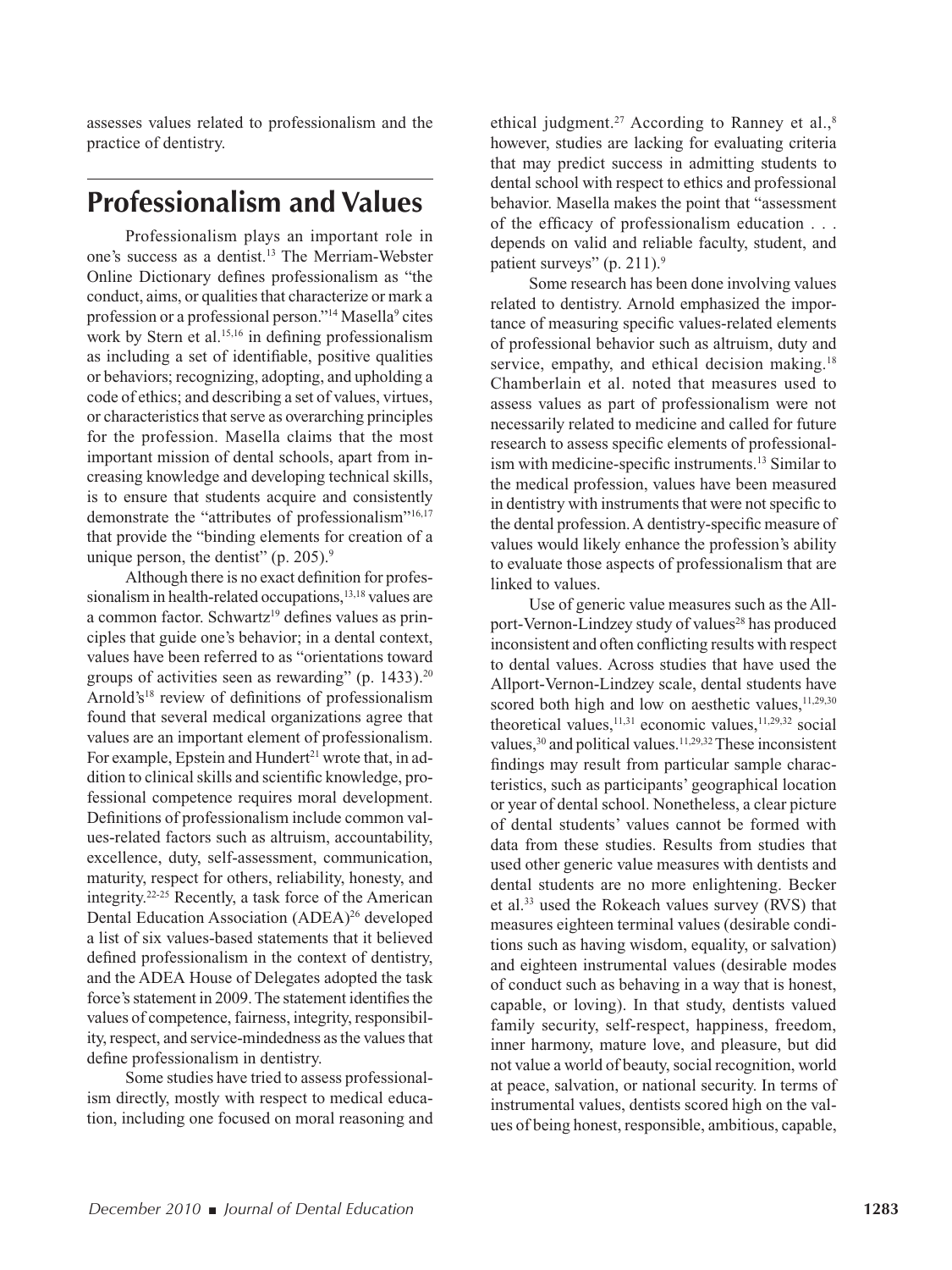independent, logical, and intellectual, but scored low on the values of being polite, imaginative, obedient, forgiving, broad-minded, and clean. The RVS, however, is extremely outdated (e.g., it asks questions about Dr. Martin Luther King Jr. and Vietnam) and has mediocre reliability. Critics argue that it should not be used to make important decisions about those it evaluates.34

Loupe et al., $12$  using the survey of interpersonal values, found that dental students scored high on the values of support, independence, and benevolence and low on the value of leadership. Casada et al.<sup>35</sup> developed a values measure specific to dental students in an educational environment. They found that dental students valued passing licensure exams, completing course requirements, and personal satisfaction. They did not provide any information on how they constructed their measure or on its reliability and validity; this lack of information makes the use of this scale questionable in any research study.

Crossley and Mubarik<sup>36</sup> developed a measure to assess the role that values played in motivating students for a career in either medicine or dentistry. Dental students were more influenced by status and the nature of the occupation, while medical students were more motivated by values related to career opportunities, patient care, use of personal skills, and interest in science. These results suggest that medical and dental students have different sets of values; however, using a values measure common to the two professions may have excluded values information that is relevant to dentistry but not to other health care professions.

Values are an important element of professional behavior in dentistry<sup>26</sup> and other health care professions. Past values research using generic or values measures not specific to the dental profession have produced inconsistent results.20 As well, most of the values studies cited here are dated and may not reflect values that are current in the dental profession. The lack of a reliable and valid measure of values appropriate to dentistry has impeded research on both values and professionalism in dentistry.

We sought to rectify this omission through the development of a new, valid scale designed to assess the values of dental practitioners. The study followed accepted procedures for scale development starting with identification of an item pool and ending with validation of the new scale.<sup>37,38</sup> We next used the newly validated Dental Values Scale (DVS) to obtain normative data and to compare the values of dental

students to those of dental practitioners. We expected that there might be differences between dental practitioners and the dental students since dental education is part of the process that shapes the values of students to those of the profession.

# **Methods**

## **Participants and Procedure**

Twenty-three dental practitioners and dental faculty members agreed to participate in one of four focus groups on dentists' values. These participants graduated from dental school between the years 1965 and 2004; on average they were 44.6 years old. There were ten male and nine female participants (four participants did not record their gender). The focus group participants were asked to discuss four values-related questions (e.g., "Write down three values that you possess and rank them in order of importance. We will discuss these values in a few minutes."). All values that were identified in at least two focus groups were retained for further review. Values mentioned in only one focus group were retained if subject matter experts (dental school faculty members) deemed them to be theoretically important. The focus group discussions together with a thorough search of the values-related literature produced a list of ninety-nine value items. Next, the participants in the focus groups, as well as members of the dental faculty (N=9), reviewed the final list of ninety-nine items to ensure they were meaningful and appropriate for dentistry. Feedback from the review led to the deletion of eight items.

As part of its regularly scheduled e-mail communication, the Canadian Dental Association (CDA) sent two mass e-mails to approximately 9,180 members inviting them to participate in a values-related research project. The e-mail directed individuals to the members section of the CDA website, where they found a web link to the values survey and an informed consent letter that explained the purpose of the study. They were asked to complete a survey that consisted of several demographic items, the new DVS, and Schwartz's Values Scale (SVS), a generic values scale. The survey was completely anonymous. No identifying information about who participated was recorded.

The online survey was completed by 449 dental practitioners. Data from four dentists were excluded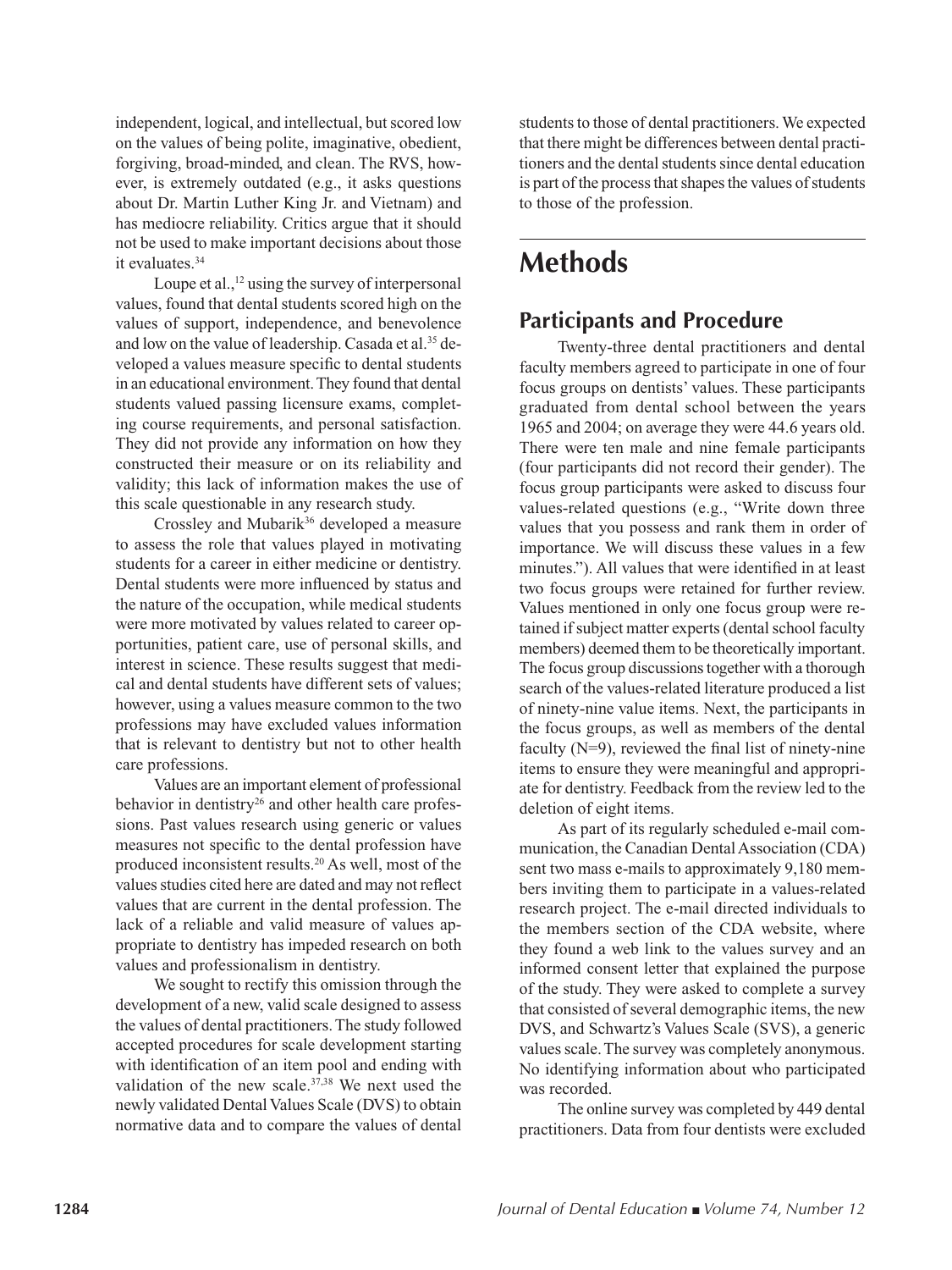because they were outliers on a substantial number of variables. In total, the final sample size for analyses consisted of 445 participants, who ranged in age from twenty-five to seventy-eight (M=48 years) and had graduated from dental school between the years of 1947 and 2007 (M=1985). Seventy-two percent were male. Eighty-one percent of the respondents were in general practice, 3 percent in public health, 3 percent in educational dentistry, and 13 percent in other dental specialties. Ninety-four percent practiced in urban areas, 4 percent in rural settings, and 2 percent in remote locations. Practice location options were presented to participants as follows: urban=population of at least 1,000, rural=population under 1000, remote=rural community 80 to 400 km from a major regional hospital, and isolated=rural community greater than 400 km from a major regional hospital.

We recruited dental students from Dalhousie University, years one through four, through an email explaining the purpose of the study, requesting their participation, and inviting them to learn more about the study at a "pizza and pop party" where they could also win a gift card for books. Students received reminder e-mails about the study that included informed consent forms. Eighty-nine students out of the 160-member student population (56 percent) agreed to participate. Seven students who responded to the scale development survey and had been dropped from that analysis were added to the student sample, bringing the total sample size to ninety-six. Participants ranged in age from twentyone to forty-two (M=26.02) and expected to graduate from dental school between the years of 2008 and 2011 (M=2009). A little over 45 percent of the student respondents were male. Expected career type of the sample was as follows: general practice 89.4 percent, educational dentistry 1.1 percent, research 1.1 percent, and other specialty 8.4 percent. Furthermore, expected practice locations of the sample were 80 percent urban, 16.8 percent rural, and 3.2 percent remote. The distributions for career type and practice location were similar to those in the dentist sample except that a larger percentage of students expected to enter general practice (vs. 81 percent of dentists) and to practice in a rural area (vs. 3 percent of dentists). The dental students completed the same ninety-one-item scale that was used with the dentist sample. Dental students received and returned the measure as an e-mail attachment or completed the DVS as a pen-and-paper survey.

The research presented here followed ethical standards adopted by the Canadian government's federal granting agencies and was approved by the Research Ethics Boards of both Saint Mary's and Dalhousie universities.

### **Measures**

Each of the ninety-two values in the item-pool in the DVS was embedded in a sentence that began with a phrase adapted from research carried out by Hartung et al.<sup>39</sup> and Leong et al.<sup>40</sup>: "In my career as a dentist, it is now or will be important that  $\dots$ . followed by one of the value items such as "I have autonomy in how I carry out my work." Participants scored each item on a five-point rating scale indicating the extent of their agreement with the particular values statement (1=strongly disagree to 5=strongly agree).

The forty-six item SVS assesses the extent that individuals judge each value statement as a guiding principle in their lives.19 Responses were measured on a five-point scale (1=opposed to my values to 5=of supreme importance). Sample SVS items are "Protecting the environment" and "National security."

## **Results**

### **Factor Analysis of Value Statements**

We followed the procedures recommended by Netemeyer et al.<sup>38</sup> and Tabachnick and Fidell<sup>41</sup> in analyzing the survey data. First, we conducted an initial, unrotated, principle components analysis (PCA) on data randomly selected from 50 percent of the survey respondents. The initial PCA eigenvalues and scree plot indicated that the ninety-one value statements could be grouped into five factors. Next, we conducted exploratory factor analysis with principle axis factoring (PAF) with promax and varimax rotations. Because we concentrated on item reduction, the PAF was performed several times with alternating rotations, deleting items with loadings of less than .40 on each new run. The final PAF run, with promax rotation, resulted in a clear five-factor scale, with all loadings over .40.

The final model contained sixty-one items. We labeled these underlying factors as follows: Altruism—values of being caring, considerate, and empathetic; Personal Satisfaction—values of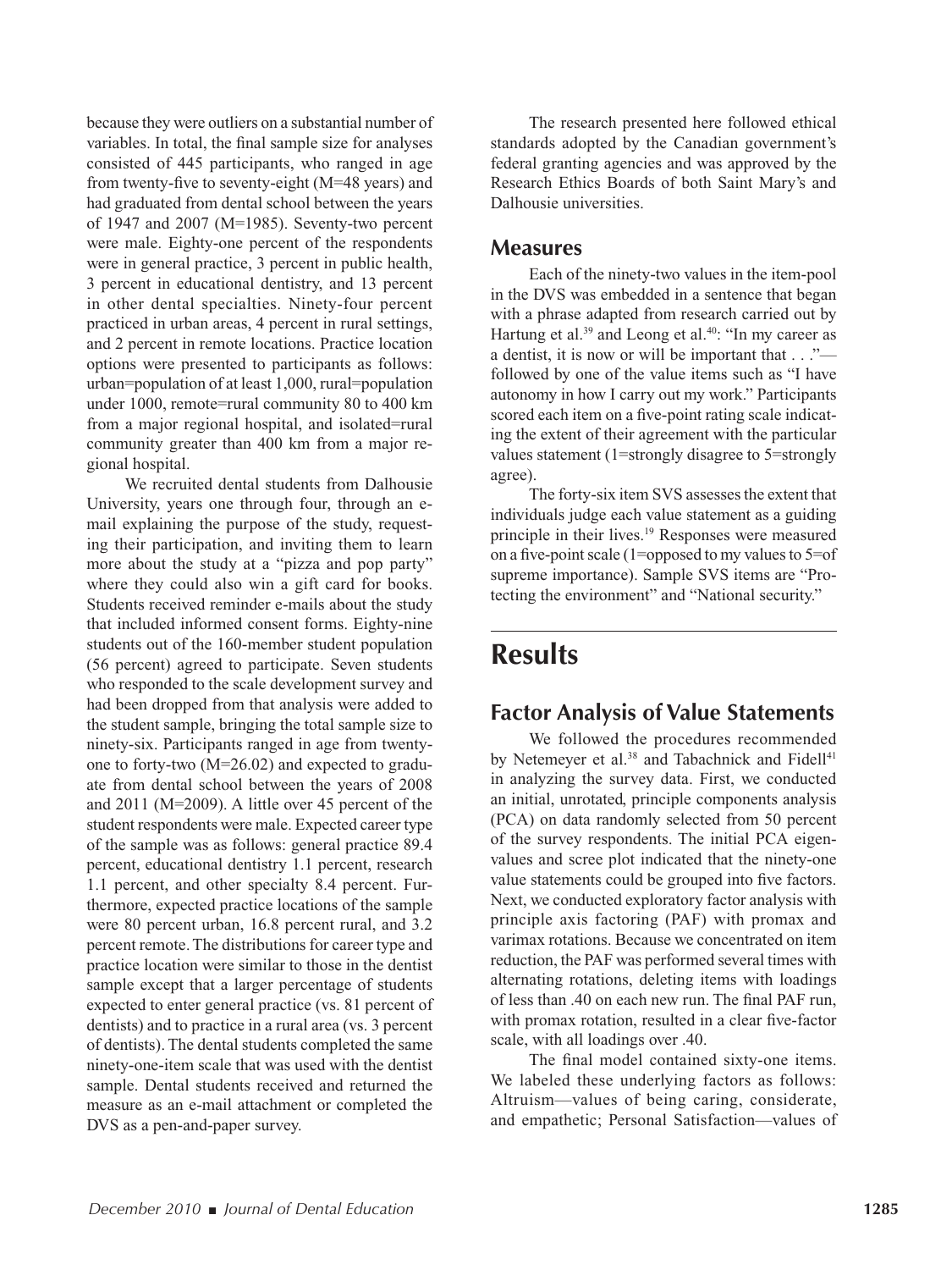harmony, self-respect, and having an enjoyable life; Conscientiousness—values of behaving ethically, competently, and dependably; Quality of Life—the values of earning a good living, achieving financial stability, and having a comfortable life; and Professional Status—the values of ambition, prestige, and belonging to a respected profession. The final model accounted for 49 percent of total variance. The first four factors had reliabilities above .90 with that for the last being .74.

We then focused on reducing the number of items of each DVS factor. Although the sixty-one-

### **Table 1. The Dental Values Scale**

### **Altruism** ( $\alpha = .84$ )

- 1. I am sensitive toward others.
- 2. I am understanding.
- 3. I am kind to others.
- 4. I accept others despite their flaws.
- 5. I behave compassionately.

#### **Personal Satisfaction** (α=.88)

- 6. I am satisfied with my life outside of work.
- 7. I have harmony in my life.
- 8. I am happy.
- 9. I am successful in my career.
- 10. I have quality time away from work.

#### **Conscientiousness** (α=.83)

- 11. I maintain integrity (in my profession).
- 12. I am honest.
- 13. I carry out my work conscientiously.
- 14. I am competent.
- 15. I behave ethically.

#### **Quality of Life** (α=.88)

- 16. I earn a good living.
- 17. I am well paid.
- 18. I maintain financial security.
- 19. I earn a reasonable income.
- 20. I achieve financial stability.

#### **Professional Status** (α=.66)

- 21. I achieve prestige.
- 22. I am devoted to my job.
- 23. My work is related to the medical field.
- 24. I belong to a respected profession.
- 25. I am ambitious.

Adding Items 26 and 27 to Professional Status increases its alpha to .74:

- 26. My work brings me pleasure.
- 27. I work with a variety of patients.

*Note:* Cronbach's alphas (α) are from the dentist sample.

item DVS had a clear factor structure with excellent loadings, our priority was to maximize usability of the scale. A sixty-one-item scale could limit use of the measure in conjunction with other measures as part of the dental school selection process or with student development initiatives. Thus, we retained the top five loading items on each factor. The first four factors still maintained good reliabilities that ranged from .83 to .88, while the reliability for the last factor was marginal at .66. Table 1 presents the final twenty-five items that resulted from this process together with the Cronbach's alpha for each scale.

### **Confirmatory Factor Analysis and Correlations**

To assess fit of the twenty-five-item, five-factor structure of the DVS, we conducted confirmatory factor analysis (CFA) using EQS 6.1 on the entire data set obtained through the survey. We used the comparative fit index (CFI), the root mean square error of approximation  $(RMSEA)$ ,<sup>41</sup> and the standardized root mean square residual  $(SRMR)^{42}$  to assess the fit of the model; these are fit indices most commonly recommended to assess model fit. For our data, CFI=.92, RMSEA=.06, and SRMR=.05. According to Hu and Bentler,<sup>42</sup> the values of these indices for good fitting models should be CFI≥.95, RMSEA≤.06, and SRMR≤.08. The last two indices indicated the model was a good fit, while the first suggested it was approaching a good fit. In addition to the model being a good overall fit, each item loaded significantly onto its respective scale. Individual scale items accounted for at least 22 percent of variance in the solution.

Table 2 presents the correlations between the five subscales of the DVS and the ten subscales of the SVS. We compared the DVS scales to those in the SVS that contained related values items. Thus, we looked at the correlation of Altruism in the DVS to Benevolence, Tradition, and Universalism in the SVS; Professional Status in the DVS to Power and Achievement in the SVS; and Conscientiousness in the DVS to Achievement in the SVS. Altruism was significantly and positively correlated with the SVS scales of Benevolence, Tradition, and Universalism. Professional Status was significantly and positively correlated with Power and Achievement. Conscientiousness was significantly and positively correlated with Achievement. All of these correlations range in order of magnitude from moderate to strong. The constructs of Personal Satisfaction (DVS) and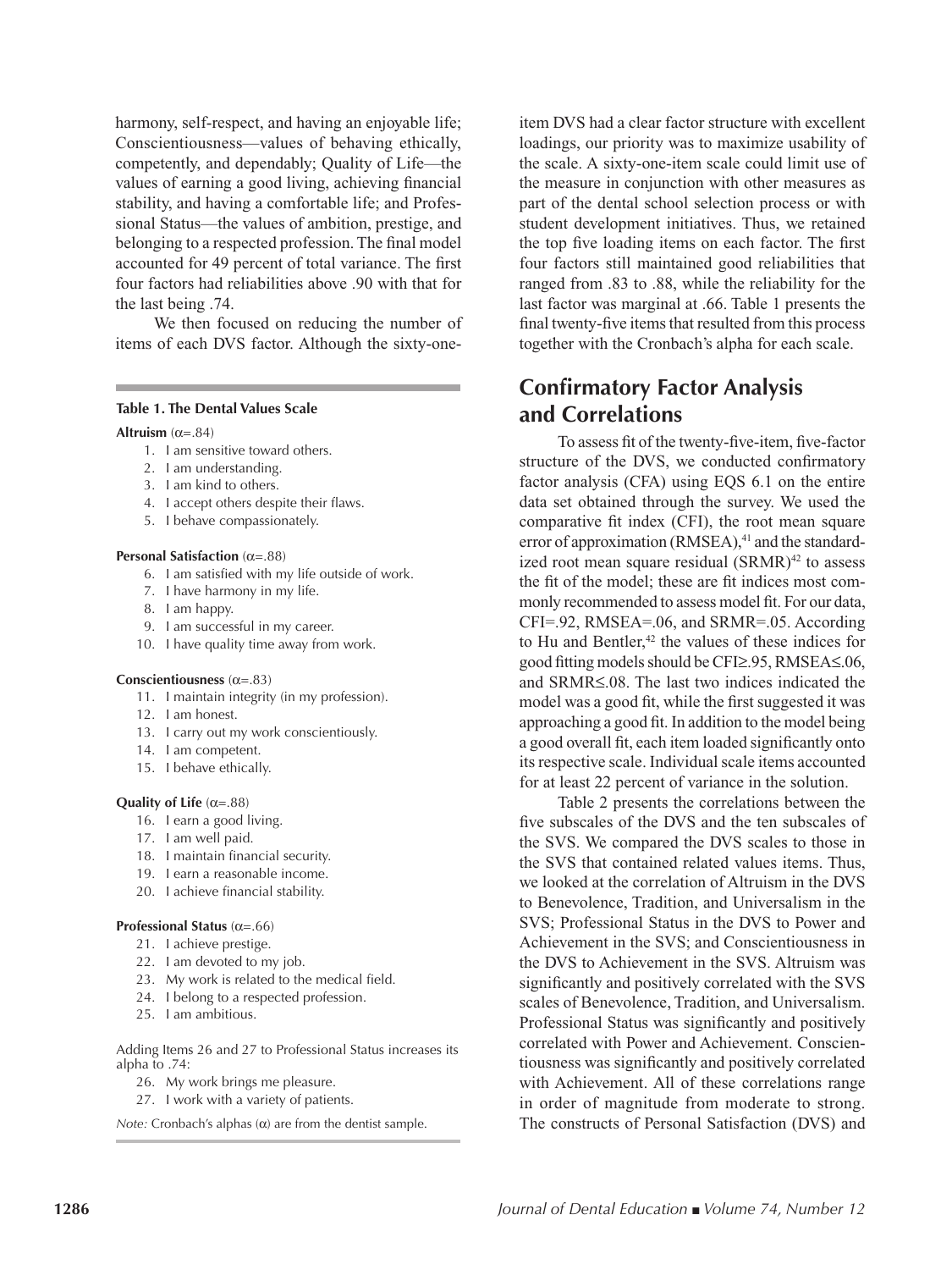|    |                                                                                                                                                                                                                                                                                                                                    | 1              | 2        | 3              | $\overline{4}$  | 5                               | 6              | 7             | 8       | 9        | 10      | 11       | 12       | 13       | 14      |
|----|------------------------------------------------------------------------------------------------------------------------------------------------------------------------------------------------------------------------------------------------------------------------------------------------------------------------------------|----------------|----------|----------------|-----------------|---------------------------------|----------------|---------------|---------|----------|---------|----------|----------|----------|---------|
| 1. | Altruism                                                                                                                                                                                                                                                                                                                           |                |          |                |                 |                                 |                |               |         |          |         |          |          |          |         |
| 2. | Personal<br>Satisfaction                                                                                                                                                                                                                                                                                                           | $.25***$       |          |                |                 |                                 |                |               |         |          |         |          |          |          |         |
| 3. | Conscientiousness                                                                                                                                                                                                                                                                                                                  | $.45***$       | $.30**$  |                |                 |                                 |                |               |         |          |         |          |          |          |         |
| 4. | Quality of Life                                                                                                                                                                                                                                                                                                                    | $.20**$        |          | $.41***$ .19** |                 |                                 |                |               |         |          |         |          |          |          |         |
| 5. | Professional<br>Status                                                                                                                                                                                                                                                                                                             | $.31***$       | $.13*$   |                | $.32**$ $.33**$ |                                 |                |               |         |          |         |          |          |          |         |
| 6. | Universalism                                                                                                                                                                                                                                                                                                                       | $.39**$        | .09      | $.19**$        | .06             | $.28**$                         |                |               |         |          |         |          |          |          |         |
| 7. | Benevolence                                                                                                                                                                                                                                                                                                                        | $.57**$        | $.19**$  | $.45**$        | $.17***$        |                                 | $.31***$ .52** |               |         |          |         |          |          |          |         |
| 8. | Tradition                                                                                                                                                                                                                                                                                                                          | $.45**$        | $.13**$  | $.17***$       | $.13*$          | $.38**$                         |                | $.49**$ .52** |         |          |         |          |          |          |         |
| 9. | Conformity                                                                                                                                                                                                                                                                                                                         | $.34**$        | .08      | $.24***$       | $.11*$          | $.35***$                        | $.45***$       | $.61***$      | $.67**$ |          |         |          |          |          |         |
|    | 10. Security                                                                                                                                                                                                                                                                                                                       | $.24**$        | .00      | $.24**$        | .09             | $.36**$                         | $.50**$        | $.49**$       | $.40**$ | $.50**$  |         |          |          |          |         |
|    | 11. Power                                                                                                                                                                                                                                                                                                                          | $.14**$        | .02      | .04            | $.11*$          | $.42**$                         | $.33**$        | $.18**$       | $.30**$ | $.22**$  | $.44**$ |          |          |          |         |
|    | 12. Achievement                                                                                                                                                                                                                                                                                                                    | $.23**$        | .09      | $.28**$        | $.18**$         | $.58**$                         | $.32**$        | $.31***$      | $.36**$ | $.37**$  | $.46**$ | $.55***$ |          |          |         |
|    | 13. Hedonism                                                                                                                                                                                                                                                                                                                       | $.14***$       | $.14***$ | $.12*$         | $.16***$        | $.24**$                         | $.30**$        | $.21**$       | $.25**$ | $.24**$  | $.33**$ | $.40**$  | $.44***$ |          |         |
|    | 14. Stimulation                                                                                                                                                                                                                                                                                                                    | $.22**$        | .10      | $.21**$        | $.14***$        | $.33**$                         | $.40**$        | $.33**$       | $.32**$ | $.24**$  | $.38**$ | $.43**$  | $.45***$ | $.41**$  |         |
|    | 15. Self-Direction                                                                                                                                                                                                                                                                                                                 | $.33**$        | .07      | $.37**$        | $.17***$        | $.39**$                         | $.53**$        | $.47**$       | $.30**$ | $.34***$ | $.42**$ | $.31***$ | $.49**$  | $.34***$ | $.49**$ |
|    | $\mathbf{1}$ $\mathbf{1}$ $\mathbf{1}$ $\mathbf{1}$ $\mathbf{1}$ $\mathbf{1}$ $\mathbf{1}$ $\mathbf{1}$ $\mathbf{1}$ $\mathbf{1}$ $\mathbf{1}$ $\mathbf{1}$ $\mathbf{1}$ $\mathbf{1}$ $\mathbf{1}$ $\mathbf{1}$ $\mathbf{1}$ $\mathbf{1}$ $\mathbf{1}$ $\mathbf{1}$ $\mathbf{1}$ $\mathbf{1}$ $\mathbf{1}$ $\mathbf{1}$ $\mathbf{$ | $\blacksquare$ |          |                |                 | $1$ $1$ $1$ $1$ $2$ $3$ $3$ $3$ |                |               |         |          |         |          |          |          |         |

**Table 2. Correlations among DVS and SVS factors** 

*Note:* DVS factors are labeled 1 to 5; SVS factors are labeled 6 to 15.

\*p<.05, \*\*p<.01

Hedonism (SVS) appear to be similar constructs in that both depict pleasure; although we did obtain a significant, positive correlation between them, its magnitude was low. These correlations demonstrate, on the whole, that the DVS and SVS factors are addressing similar constructs and provide evidence for the construct validity of the DVS.

Data from two students were excluded from analyses: one participant was an outlier on a substantial number of variables, and the other had an irregular response pattern. The final sample size for analyses consisted of ninety-four participants. We found the same five-factor structure of the twentyfive-item scale for the dental student sample as previously noted for the dentist sample. Cronbach's alphas for the student sample were similar to those for the dentists: Altruism  $\alpha$ =.86, Personal Satisfaction  $\alpha$ =.82, Conscientiousness  $\alpha$ =.78, Quality of Life  $\alpha$ =.90, and Professional Status  $\alpha$ =.56.

## **Comparing Dentist and Dental Student Values**

We conducted one-sample t-tests to assess the relationship between values of the dentists and

students. We compared the responses of the students in our sample to the mean value of the dentists to control for the differences in sample sizes. We did five comparisons: first, we compared the full student sample to the dentist means, and then we examined the same relationships for the students by their year of study in dental school. Table 3 presents the results of these analyses. The only difference between all of the students and the dentists was with respect to Personal Satisfaction. Students expressed significantly more personal satisfaction with dentistry than did the dentists as a group.

Looking at the change in values across years of study in dental school shows that first-year students are significantly higher in Altruism, Personal Satisfaction, and Conscientiousness than dental practitioners. In the case of Altruism and Personal Satisfaction, the differences are largely attributable to the high degree of these values held by first- and second-year students. The results for Altruism wash out by the second year of study and reach the level of dental practitioners in subsequent years of dental school. Personal Satisfaction remains significantly higher during the second year, but then decreases to the same level as that for dentists for students in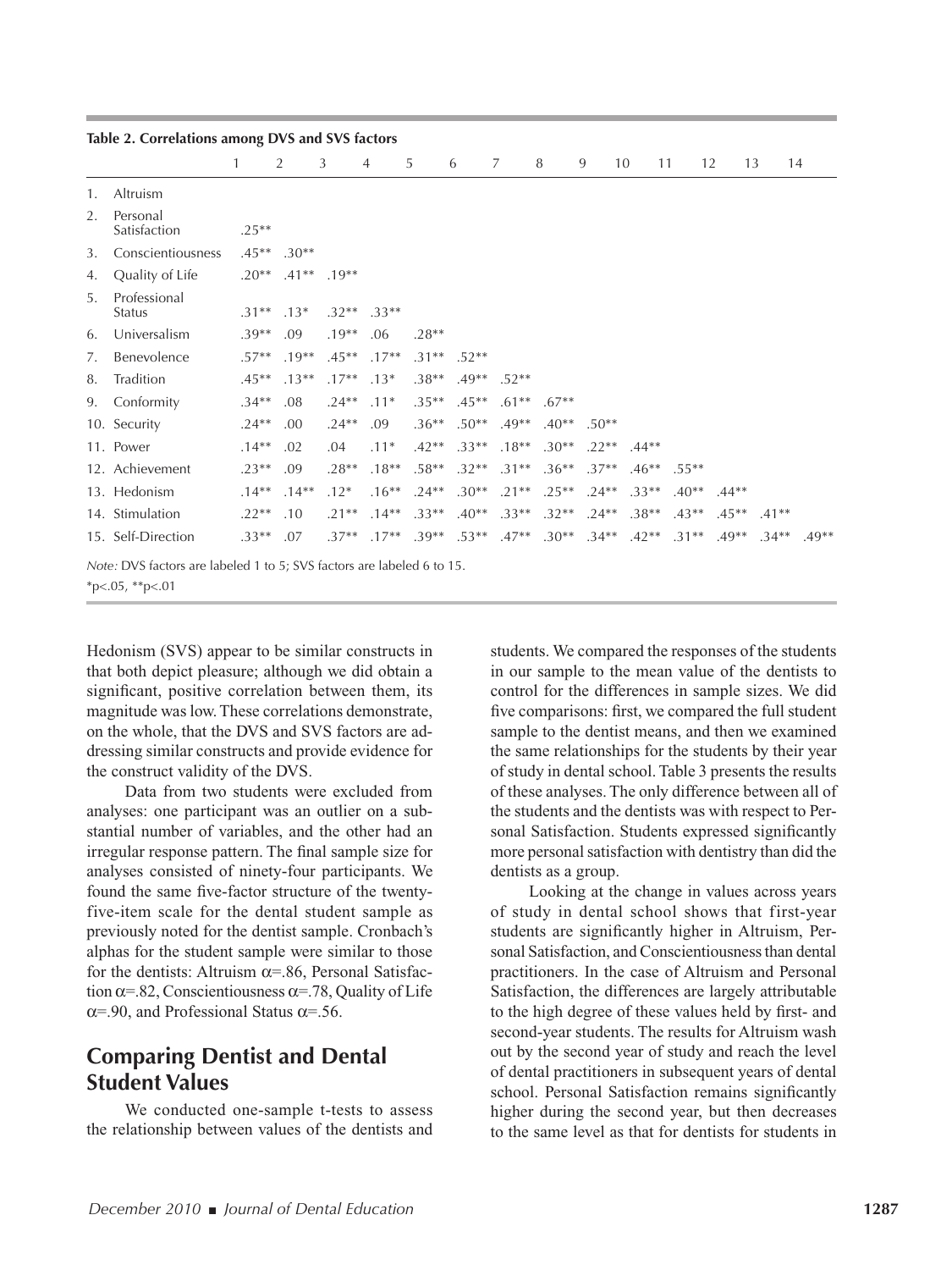| Factor                                                                                                    | Dentists<br>$N = 445$ | All Students<br>$N = 93$ | Fourth-Year<br><b>Students</b><br>$N = 24$ | Third-Year<br><b>Students</b><br>$N = 19$ | Second-Year<br>Students<br>$N = 26$ | First-Year<br><b>Students</b><br>$N=23$ |
|-----------------------------------------------------------------------------------------------------------|-----------------------|--------------------------|--------------------------------------------|-------------------------------------------|-------------------------------------|-----------------------------------------|
| Altruism                                                                                                  | 4.39                  | 4.42                     | 4.26                                       | 4.33                                      | 4.50                                | $4.60*$                                 |
| $\alpha = .86$                                                                                            | (.40)                 | (.43)                    | (.47)                                      | (.39)                                     | (.44)                               | (.35)                                   |
| Personal<br>Satisfaction<br>$\alpha = .82$                                                                | 4.28<br>(.54)         | $4.48**$<br>(.48)        | 4.36<br>(.58)                              | 4.35<br>(.43)                             | $4.50**$<br>(.42)                   | $4.67**$<br>(.39)                       |
| Conscientiousness                                                                                         | 4.65                  | 4.59                     | $4.42*$                                    | $4.49*$                                   | 4.60                                | $4.85**$                                |
| $\alpha = .78$                                                                                            | (.33)                 | (.36)                    | (.37)                                      | (.32)                                     | (.38)                               | (.16)                                   |
| Quality of Life                                                                                           | 4.17                  | 4.07                     | 4.02                                       | 3.95                                      | 4.08                                | 4.25                                    |
| $\alpha = .90$                                                                                            | (.58)                 | (.61)                    | (.61)                                      | (.72)                                     | (.50)                               | (.63)                                   |
| <b>Professional Status</b><br>$\alpha$ =.56 for five items<br>and .66 for seven items<br>shown in Table 1 | 4.10<br>(.50)         | 4.11<br>(.46)            | 4.15<br>(.39)                              | 4.11<br>(.42)                             | 4.02<br>(.58)                       | 4.16<br>(.43)                           |

**Table 3. Comparison of mean values on the DVS between dental students and dentists** 

*Notes:* Standard deviations (SD) are in parentheses. Cronbach's alphas (α) are from the student sample. One-sample t-test with 2-tailed level of significance. All comparisons are between the indicated student sample mean and the mean of the dentists across the five value scales.

 $*p<0.05$ ,  $*p<0.001$ 

their third and fourth years of study. Conscientiousness is different in that there is a steady decrease in its level from first- to fourth-year students. In the case of third- and fourth-year students, the level of Conscientiousness actually is significantly lower than that of practitioners. There were no significant differences between the dentists and students, at any year of study, for the values of Quality of Life or Professional Status*.* 

# **Discussion**

The primary purpose of our study was to develop and validate a psychometrically sound measure of dental values. Although dentists' and dental students' values have been measured in the past, they have been done with generic measurement scales that have not identified a clear picture of values related to dentistry. Our final results based on work with both dentists and dental students produced a twenty-fiveitem, five-factor model, which we named the Dental Values Scale. The five factors are Altruism, Personal Satisfaction, Conscientiousness, Quality of Life, and Professional Status. Internal consistencies of four of the DVS factors were very good (.83 to .88); internal consistency of Professional Status (.66) was marginal. These internal consistency values suggest

that on the whole the DVS is a reliable measurement tool. The DVS and Schwartz's Values Scale contain common elements: helping, caring for, and respecting others; prestige and public perception; and competence. Correlations between factors of the DVS and SVS showed positive relationships between the common elements, thereby providing validity evidence for the DVS. These results indicated that the DVS is a valid measure of dental values.

We also validated the DVS with a sample of dental students. We found the same factor structure and levels of internal consistency for both samples. We also found that dentists and dental students had similar mean levels on the values of Altruism and Professional Status, Quality of Life, and Personal Satisfaction, but differed with respect to Conscientiousness. Analyzing the data by the student's year of study brought to the fore some interesting results. In their first year of study, students are significantly higher in terms of Altruism, Personal Satisfaction, and Conscientiousness. This may represent an "elation" effect at being admitted to dental school and recognizing the need to work hard to maintain that status. Both Altruism and Personal Satisfaction decrease among third- and fourth-year students until those values reach the same level expressed by practitioners. Conscientiousness, on the other hand, decreased across all four years until it was significantly lower in the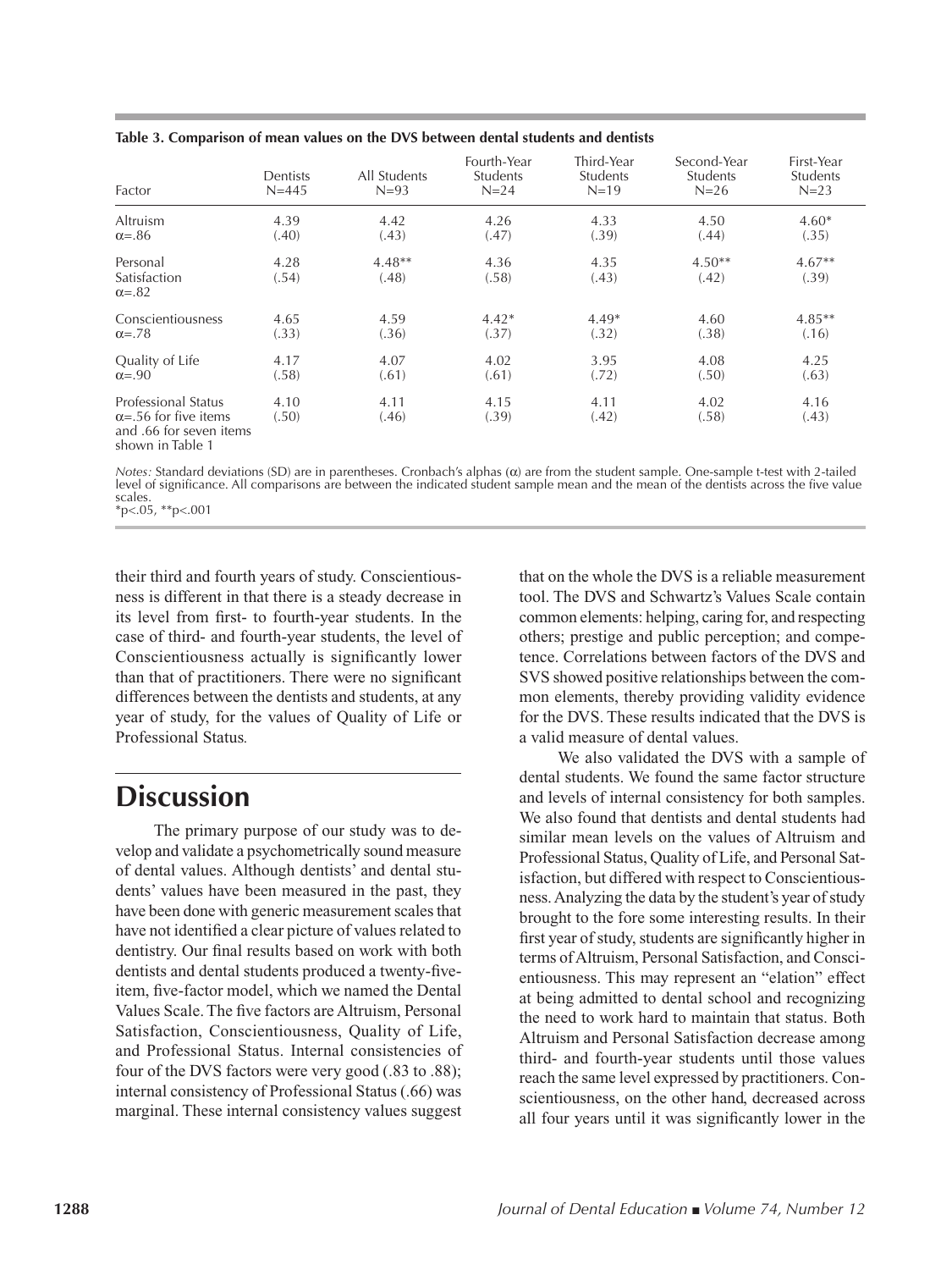fourth year than that expressed by dentists. This may represent in part a "relaxation" effect in that senior students know the realistic amount of work needed to complete the program. What may be needed is some reinforcement to prevent conscientiousness from slipping further and to give the fourth-year students a more realistic expectation of the level of conscientiousness needed for success in dental practice. The changes across years of dental study are cross-sectional and may represent differences in students admitted in each of those years; these results should be taken as suggestive pending examination of longitudinal study of changes within the same cohort of students. These results do suggest that the DVS is tapping into values relevant not only to dentists but to dental students. For the most part, it suggests that the DVS can be used with both populations.

A word of caution must be made with respect to the Professional Status value scale. Both in the case of the dentists and the dental students, the internal consistency was marginal, reaching .66 and .56 respectively. These data suggested that this value scale needed further work by improving the scale items or adding new ones to bring its reliability up to the level found in the other widely used scales. Only seven items had loaded onto the Professional Status scale in our original factor analysis, with two items having factor loadings below our criterion of .40 for inclusion in the scale. The loadings for these two deleted items were still above .30, which is an acceptable factor loading. When we include these two items in the Professional Status scale, its reliability increases to .74 for the dentist sample and .66 for the student sample. These values are not as high as we would have liked, but they make use of the Professional Status scale more acceptable. We have included these two additional items as items 26 and 27 in Table 1.

By way of comparison, the reliabilities of some of the most widely used personality measures fall within the same range as the DVS. For example, scales from the NEO-PI-R have coefficient alphas that range from .67 to .85; those for the 16 Personality Factors (16PF) range from .68 to .80; scales for the International Personality Item Pool (IPIP) range from .73 to .86; and those for the California Psychological Inventory (CPI) range from .53 to .88.43 Goldberg states that a goal in developing the popular IPIP was to have ten-item scales in which reliabilities ranged from .70 to .90 with an average of .80.43 The reliabilities of the DVS fall into this range. We thus

believe the DVS is suitable for both research and counseling purposes.

### **Other Values Studies**

At the outset we noted the dearth of research on values in dentistry and attributed this lack of knowledge to the absence of a measure that was designed specifically for that profession. Our research takes an important initial step in filling this gap by establishing a reliable and valid measure that assesses values specifically related to the dental profession. Our research found that there are five broad factors that can be used to describe dentists' values: Altruism, Personal Satisfaction, Conscientiousness, Quality of Life, and Professional Status. The measurement tool created in the current research reliably and validly assesses these five broad factors for both dentists and dental students.

Concurrent with this study, ADEA released its statement on professionalism in dental education.<sup>26</sup> The ADEA Task Force on Professionalism in Dental Education developed its set of values through a rational process, compared to the empirical approach used here. Table 4 compares the ADEA values statement with the values assessed by the DVS. We argue that the six ADEA values overlap with three of the DVS values. Altruism includes the ADEA values of Service-Mindedness and Respect; Conscientiousness includes the ADEA values of Competence, Integrity, and Fairness; and Professional Status overlaps with the ADEA value of Responsibility. There are no ADEA values that align with Personal Satisfaction and Quality of Life. Botto<sup>10</sup> argued that a balance needs to be struck between fiscal responsibility and ethical and professional needs in dental education. We agree with that assessment and add that Quality of Life must also be included as part of dental education. Our data offer evidence that both dental students and practitioners value both Professional Status and Quality of Life as part of professionalism. Financial security and quality of life cannot be ignored; however, the key here is balance. Dental students should not be so consumed by market forces and financial security that they lose sight of altruism and other professional values. The DVS provides a mechanism for evaluating the relative importance of these factors in both the life of dental students and practitioners.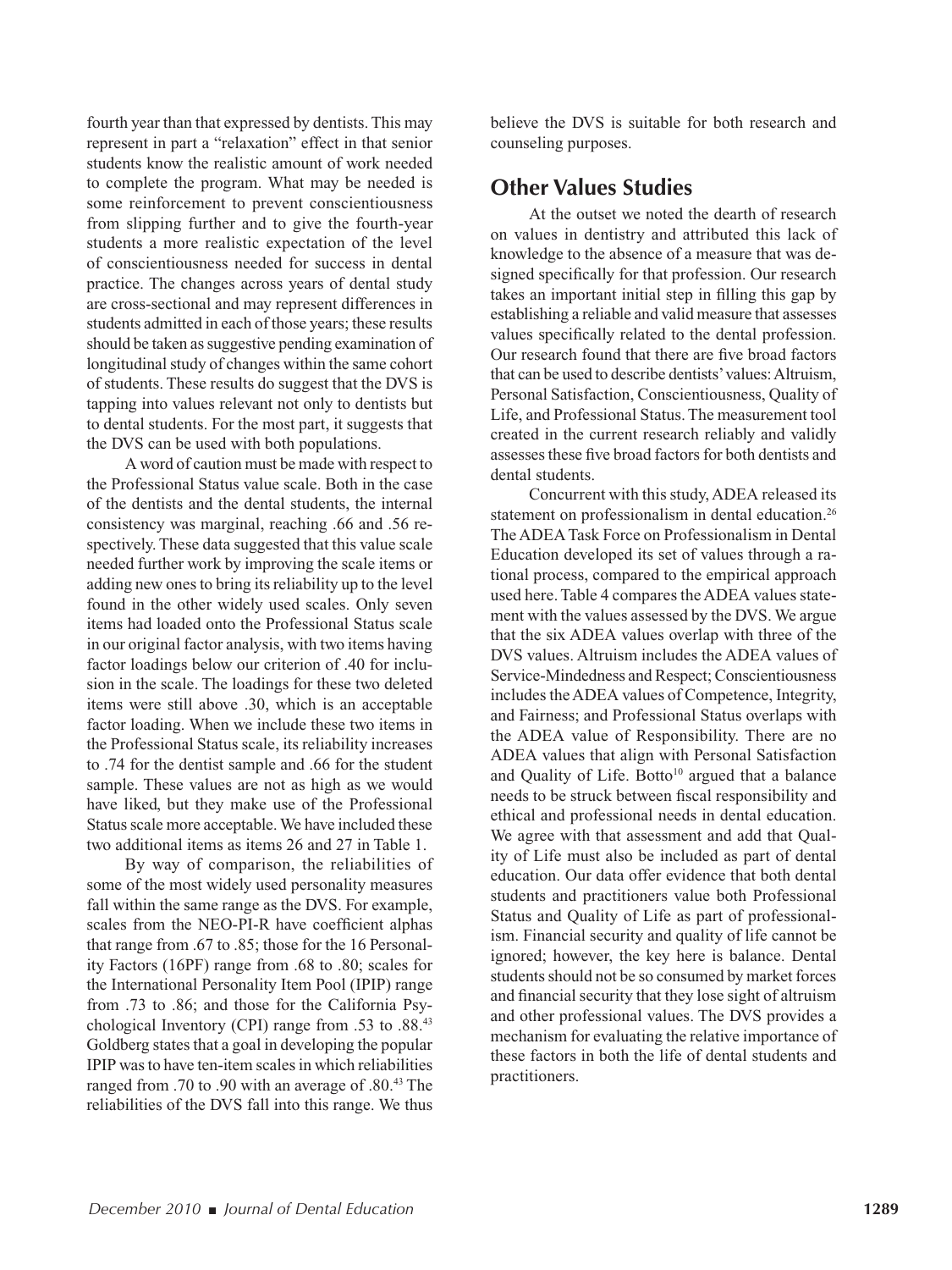#### **Table 4. Comparison of DVS and ADEA values statements**

ADEA Values Statements **DVS** Values Statements

### **Service-Mindedness Altruism**

Acting for the benefit of the patients and the public we Being caring, considerate, and empathetic.<br>Serve and approaching those served with compassion. Behaving compassionately and showing kindness serve and approaching those served with compassion.

#### **Respect**

Honoring the worth of others.

Acquiring and maintaining the high level of special knowledge, Behaving ethically, competently, and dependably.<br>
Intertional ability, and professional behavior necessary for the Being honest and acting with integrity. technical ability, and professional behavior necessary for the provision of clinical care to patients and for effective functioning in the dental education environment.

#### **Integrity**

Being honest and demonstrating congruence among one's values, words, and actions.

#### **Fairness**

Demonstrating consistency and even-handedness in dealings with others.

Being accountable for one's actions and recognizing and **Ambition**, prestige, and belonging to a respected acting upon the special obligations to others that one profession. assumes in joining a profession.

and understanding to others.

#### **Competence Conscientiousness**

#### **Responsibility Professional Status**

#### **Personal Satisfaction**

Having harmony, self-respect, and an enjoyable life. Being satisfied with life outside work and having a successful career.

#### **Quality of Life**

Earning a good living, achieving financial stability and security, and having a comfortable life.

*Source for ADEA values statements:* American Dental Education Association (ADEA). ADEA statement on professionalism in dental education. J Dent Educ 2009;73(7):860–5.

### **Practical Applications**

The DVS could be a valuable values training tool in dental school curricula. If the DVS suggested that students did not exhibit values essential for professionalism in dentistry, then a developmental program could be put in place. For example, faculty members deemed to be exemplars of dental values could serve as mentors and models for students with respect to successful dental values. Furthermore, dental schools could make changes to their curricula to include courses on values-related material and could create systems that acknowledge and reward students who demonstrate appropriate values. One dental school has already begun the process of en-

hancing values in its curriculum by initiating a course on mindfulness, which concentrates on issues such as self-awareness and quality of life.44 The use of the DVS could be used to assess the efficacy of mindfulness training with respect to increasing professionalism and the students' quality of life.

The DVS also has the potential to serve as a diagnostic tool with dental practitioners. Every year a substantial number of dentists leave the profession. Perhaps a counseling program initiated by dental schools or dental societies could provide dentists with an understanding of their values compared to normative data for the profession. Strategies could be put in place to reconcile the differences in values,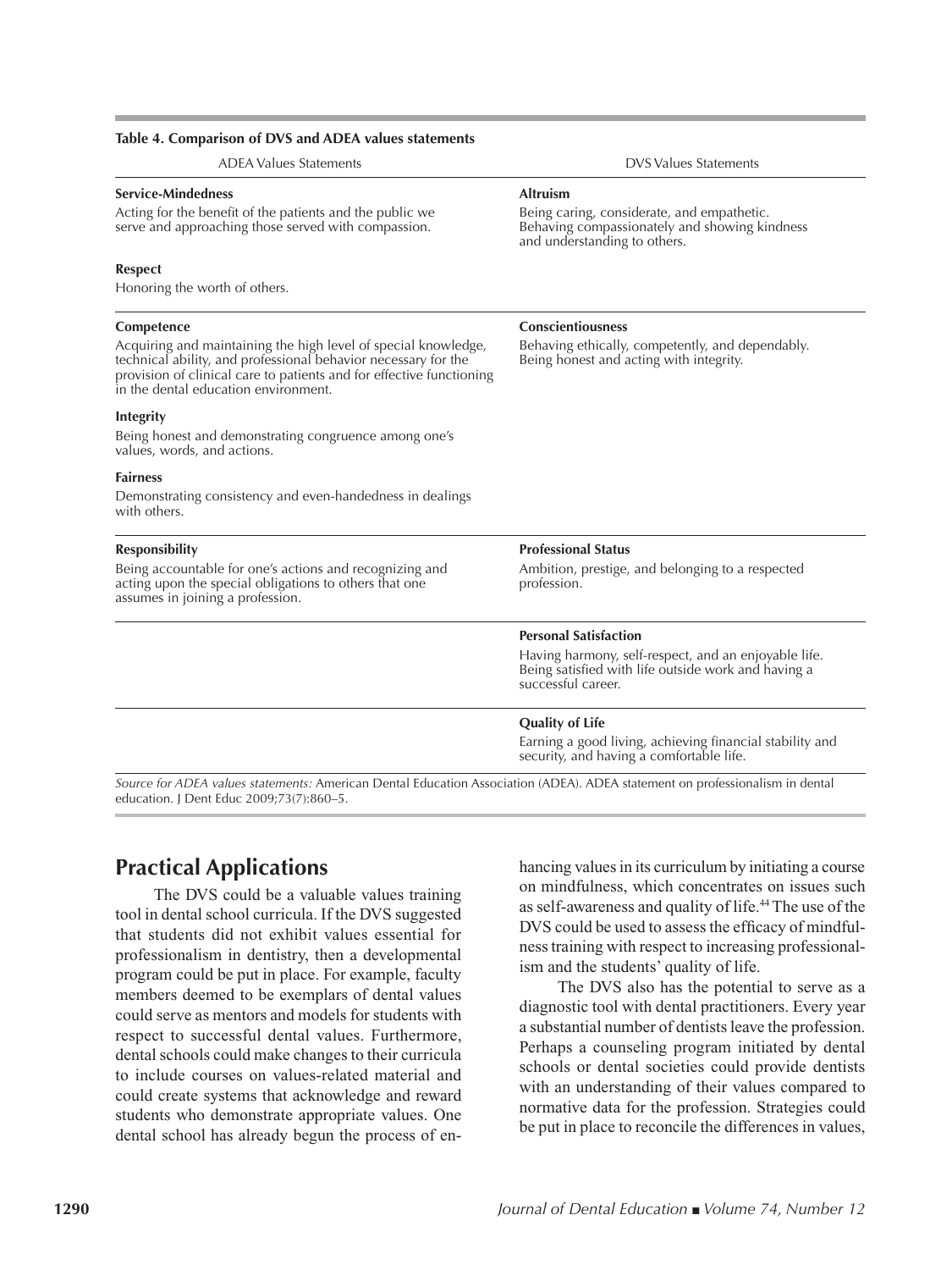if possible, or to help the dentist transition to a new career or profession that is more in keeping with his or her personal values.

Ranney et al.<sup>8</sup> noted the lack of any assessment of values relevant to dentistry as part of the admission criteria for dental schools in both the United States and Canada. They recommended that dental schools address important societal needs in addition to preparing students for dental practice and research and that dental schools consider societal needs as part of their individual missions, goals, and objectives. The DVS may provide a means of assessing whether admissions criteria lead to a balanced student body that values community practice, practice in rural areas, research, and obtaining faculty positions in dental school, along with entering into successful private practice.

Towards that goal, the DVS might also be used as part of the battery of selection tools used to admit students to dental schools. There is a considerable waste of time and money if students proceed through school but never take up dental practice. The DVS might indicate that students selected for the dental program are predisposed to become principled, professional dentists. Using the DVS as part of admissions could identify those students who are outliers with respect to dental values. This is not to argue that there should be homogeneity among students admitted to dental school. Using the DVS as only one measure among several would still provide for diversity among the entering cohort.

## **Limitations**

Two limitations arise from our study design. First, our dental student sample came from a single dental school. These students' values may not be the same as those reported by students at other schools, although they were similar to a national sample of dental practitioners. Nonetheless, additional research should be conducted with students from other schools to determine if they share the same values as students in this study. Our sample is also comprised of Canadian students, although for the most part we would expect that they share similar values with their counterparts in the United States. We were not able to obtain any criterion-related validity evidence for the DVS. Future research should obtain performance data to determine the extent to which the DVS predicts important outcomes such as job performance, client satisfaction, or success in dental school.

The second limitation concerns the relatively low response rate of 4.9 percent. We received responses from 449 dentists when we invited the CDA membership of 9,180 to participate. In studies based on a random, targeted sample, a response rate of 30 percent is considered acceptable although lower rates do occur. In our situation, the sample is more like a poll in which the accuracy and generalizability of the data rely more on the size of the sample than the response rate. We estimate that the data presented for our sample are accurate to within a sampling error of  $\pm$ 5 percent. The best verification of the results presented here is validation through replication; however, the consistency of the values we identified with those reported by Masella $9$  and ADEA help to establish their accuracy in representing the values of dental professionals. Similarly, the correlations with values from Schwartz's scale presented in Table 2 further strengthen the generalizability of these data. Schwartz's theory and scale have been verified in over 200 studies in sixty countries.45

# **Conclusions and Future Research**

Dental schools often have difficulty in recruiting dentists to join their faculty or to undertake dental research. Only 2 percent of our student sample expressed an interest in a career in either education or research. The number of students expecting to undertake careers in the venues outside of general practice was not large enough for us to make meaningful comparisons with respect to their values compared to those opting for more traditional careers. Developing value profiles for dental students with respect to their interests in education and research could help admissions committees identify those students with an interest in pursuing these types of dental careers. Much more data need to be collected to establish valid profiles for these different paths.

Similarly, future research should establish whether there are differences among values of dentists who work in dental specialty areas. Are the values of dentists in academia different from values of dentists in general practice? Are the values of dentists in general practice different from those in public health or other specialties? The distribution of dentists in these areas was not large enough for us to conduct meaningful comparisons. Obtaining such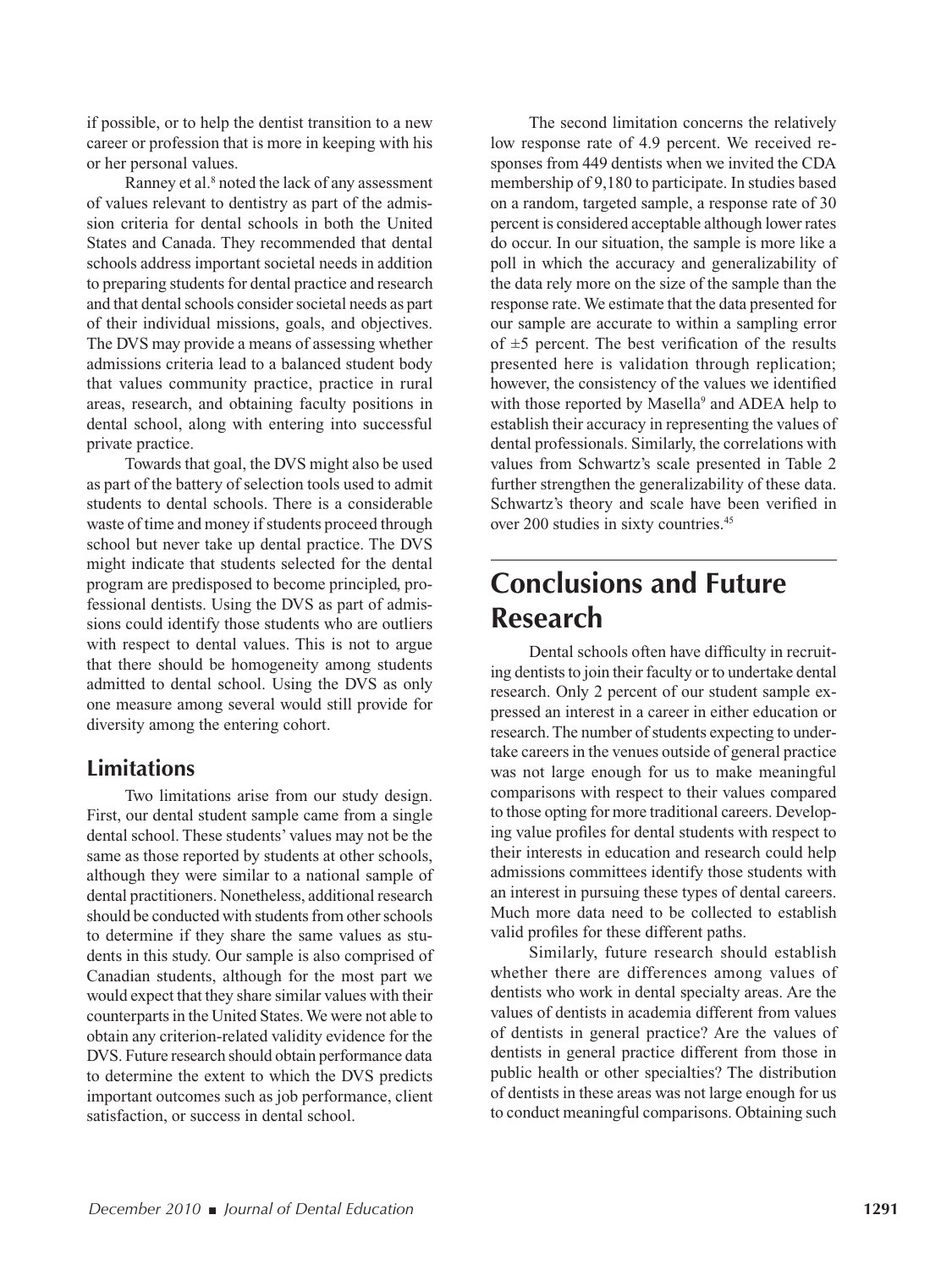information would equip mentors and dental faculty members to advise students who are undecided about the areas of dentistry they might find suitable. For example, students exhibiting high levels of the value Personal Satisfaction might be more suited to pursue a career in academia if dentists in academia also tend to demonstrate high levels of Personal Satisfaction.

The comparisons between dental students and dental practitioners deserve some comment. While our results are cross-sectional, they do suggest that for Altruism, Personal Satisfaction, and Conscientiousness there is a decrease in these values from high starting points to values close to those expressed by practitioners. Future longitudinal research needs to determine whether these changes are the result of the dental school environment or culture in shaping students to the values held by dentists. These results do show that the DVS can be used to assess changes in dental students' values throughout their progress in dental school and can be used to monitor student values as they become practitioners.

## **Acknowledgments**

We thank the Canadian Dental Association and its staff for their most helpful cooperation, as well as the dentists and dental students who participated in our study. Without their cooperation, this study would not have been possible.

### **REFERENCES**

- 1. Dworkin SF. Dental aptitude tests as predictors of performance over four years of dental school: analysis and interpretation. J Dent Educ 1979;34:58–62.
- 2. Kramer GA. Predictive validity of the dental admission test. J Dent Educ 1986;50(9):526–31.
- 3. Oudshoorn WC. The utility of Canadian DAT perceptual ability and carving dexterity scores as predictors of psychomotor performance in first-year operative dentistry. J Dent Educ 2003;67(11):1201–8.
- 4. Poole A, Catano VM, Cunningham DP. Predicting performance in Canadian dental schools: the new CDA structured interview, a new personality assessment, and the DAT. J Dent Educ 2007;71(5):664–76.
- 5. Sandow PL, Jones AC, Peek CW, Courts FJ, Watson RE. Correlation of admission criteria with dental school performance and attrition. J Dent Educ 2002;66(3):385–92.
- 6. Smithers S, Catano VM, Cunningham DP. What predicts performance in Canadian dental schools? J Dent Educ 2004;68(6):598–613.
- 7. Thompson GW, Ahlawat K, Buie R. Evaluation of the dental aptitude tests components as predictors of dental school performance. J Can Dent Assoc 1979;45:407–9.
- 8. Ranney RR, Wilson MB, Bennett RB. Evaluation of applicants to predoctoral dental education programs: review of the literature. J Dent Educ 2005;69(10):1095–106.
- 9. Masella RS. Renewing professionalism in dental education: overcoming the market environment. J Dent Educ 2007;71(2):205-16.
- 10. Botto RW. Addressing the marketplace mentality and improving professionalism in dental education: response to Richard Masella's "Renewing professionalism in dental education." J Dent Educ 2007;71(2):217–21.
- 11. Cain MJ, Silberman SL, Mahan JM, Meydrech EF. Changes in dental students' personal needs and values. J Dent Educ 1983;47(9):604–8.
- 12. Loupe MJ, Meskin LH, Mast TA. Changes in the values of dental students and dentists over a ten-year period. J Dent Educ 1979;43(3):170–5.
- 13. Chamberlain TC, Catano VM, Cunningham DP. Personality as a predictor of professional behavior in dental school: comparisons with dental practitioners. J Dent Educ 2005;69(11):1222–37.
- 14. Merriam-Webster's online dictionary. At: www.m-w.com/ dictionary/professionalism. Accessed: April 15, 2007.
- 15. Stern DT, ed. Measuring medical professionalism. New York: Oxford University Press, 2006.
- 16. Stern DT, Frohna AZ, Gruppen LD. The prediction of professional behavior. Med Educ 2005;39(1):75–82.
- 17. Schour I. Objectives of dental education. J Dent Educ 1960; 24(4):256–60.
- 18. Arnold L. Assessing professional behavior: yesterday, today, and tomorrow. Acad Med 2002;77(6):502–15.
- 19. Schwartz S. Are there universal aspects in the structure and contents of human values? J Soc Issues 1994;50(4):19–45.
- 20. Chambers, D. The role of dentists in dentistry. J Dent Educ 2001;65(12):1430–40.
- 21. Epstein R, Hundert E. Defining and assessing professional competence. JAMA 2002;287(2):226–34.
- 22. Project professionalism. Philadelphia: American Board of Internal Medicine, 1994.
- 23. Gibson DD, Coldwell LL, Kiewit SF. Creating a culture of professionalism: an integrated approach. Acad Med 2000;75(5):509–10.
- 24. Miller GD, Frank D, Franks RD, Getto CJ. Noncognitive criteria for assessing students in North American medical schools. Acad Med 1989;64(1):42–5.
- 25. Phelan S, Obenshain S, Galey WR. Evaluation of the noncognitive professional traits of medical students. Acad Med 1993;68(10):799-803.
- 26. American Dental Education Association (ADEA). ADEA statement on professionalism in dental education. J Dent Educ 2009;73(7):860–5.
- 27. Bebeau MJ, Thoma SJ. The impact of a dental ethics curriculum on moral reasoning. J Dent Educ 1994;58(9): 684–92.
- 28. Allport G, Vernon P, Lindzey G. Manual: study of values. Boston: Houghton Mifflin, 1970.
- 29. Silberman SL. Comparison of personal values among freshman and senior dental students and dental faculty. J Dent Educ 1976;40(6):334–9.
- 30. Silberman SL. Standardization of value profiles of dental students and dental faculty. J Dent Res 1976;55(6): 939–50.
- 31. Manhold J, Shatin L, Manhold B. Comparison of interest, needs, and selected personality factors of dental and medical students. J Am Dent Assoc 1963;52:1601–5.